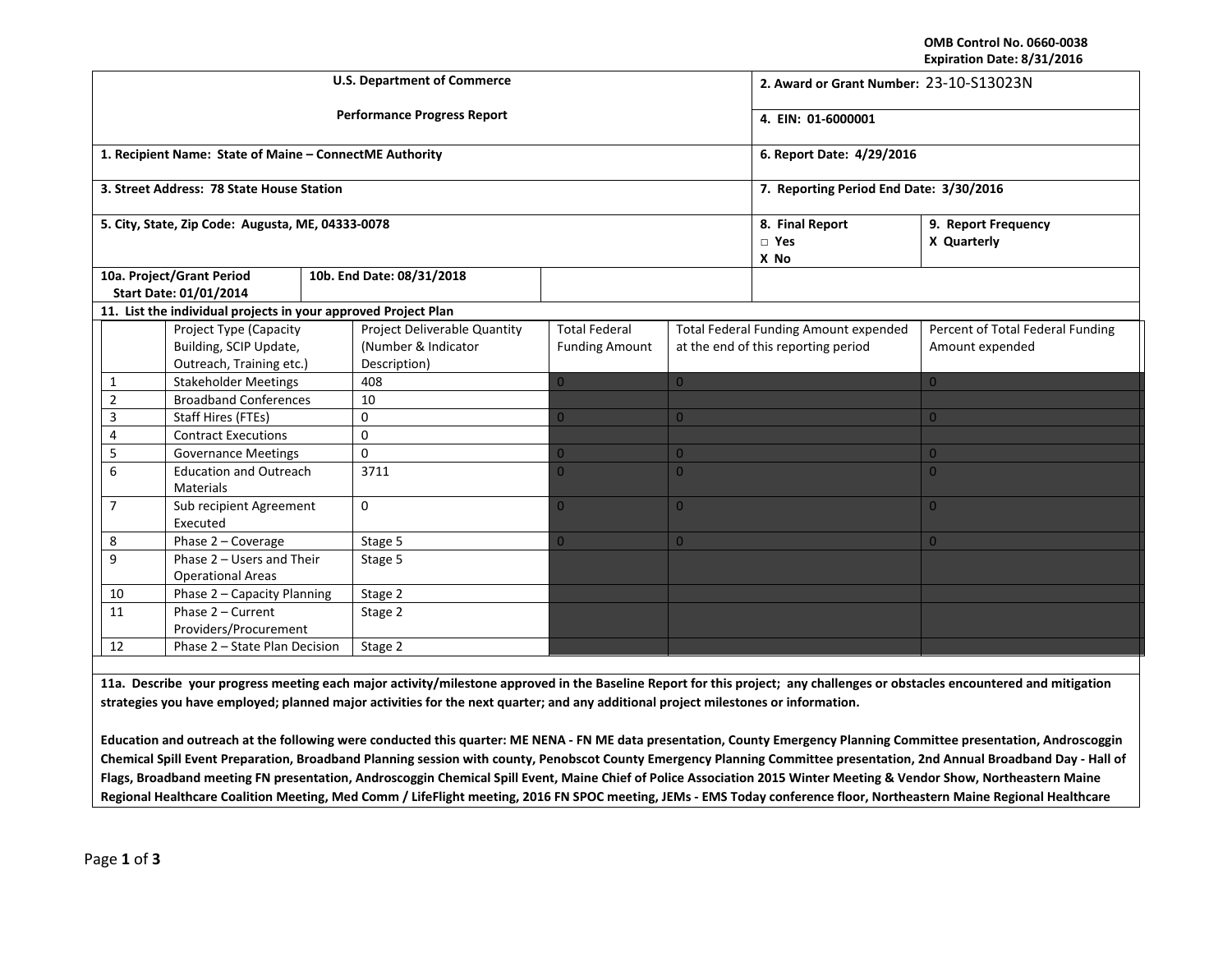Coalition Meeting, MASAR meeting FN ME presentation, 700 Mhz meeting, 911 Advisory Meeting, Data collection update to ConnectME Board members, IWCE Conference, Maine Sheriff's Association Conference, Connect ME Authority Meeting - FN data update, Husson Law Enforcement career fair.

The next MICC governance meeting is confirmed for May 25th, discussions for a New England regional meetings and other events are also being planned for the coming quarter.

11b. If the project team anticipates requesting any changes to the approved Baseline Report in the next quarter, describe those below. Note that any substantive changes to the

**None at this time. "Phase 2" budget amendments were approved for the grant.**

**11c. Provide any other information that would be useful to NTIA as it assesses this project's progress.**

Education and outreach is ongoing. State plan and Governor communication planning are in process; an executive meeting was held to update all avenues to the governor's **office for transparency.**

11d. Describe any success stories or best practices you have identified. Please be as specific as possible.

The FirstNetME team has continued to use the created logo and several marketing materials for handouts and booth setups at events. Social media, along with the project website are used to alert, inform and ensure communication to all stakeholder groups. Updates to the layout and messaging continues to be reviewed.

**12. Personnel**

12a. If the project is not fully staffed, describe how any lack of staffing may impact the project's time line and when the project will be fully staffed. **NA**

**12b. Staffing Table**

| Title                                             | ETE OZ | Project(s)                                                                      | Change |
|---------------------------------------------------|--------|---------------------------------------------------------------------------------|--------|
| Job                                               | C / 0  | Assigned                                                                        |        |
| onnectME<br>Program<br>Authority<br>Director<br>w |        | rs per the quarterly report.<br>l hours<br>report (<br>. In<br>Initiated<br>ted | None   |

Add RowRemove Row

**13. Subcontracts (Vendors and/or Subrecipients)**

13a. Subcontracts Table – Include all subcontractors. The totals from this table must equal the "Subcontracts Total" in Question 14f.

| Name   | Subcontract Purpose          | Type             | RFP/RFQ | Contract    | Start  | End    | <b>Total Federal</b>   | <b>Total Matching</b>  | Project and % Assigned |
|--------|------------------------------|------------------|---------|-------------|--------|--------|------------------------|------------------------|------------------------|
|        |                              | (Vendor/Subrec.) | Issued  | Executed    | Date   | Date   | <b>Funds Allocated</b> | <b>Funds Allocated</b> |                        |
|        |                              |                  | (Y/N)   | (Y/N)       |        |        |                        |                        |                        |
| Tilson | <b>FirstNet SLIGP Phases</b> | Vendor           |         |             | 10/01/ | 08/31/ | \$744,815              | \$0                    |                        |
|        | $1 - 2$                      |                  |         | (contracted | 2014   | 2018   |                        |                        |                        |
|        |                              |                  |         | executed    |        |        |                        |                        |                        |
|        |                              |                  |         | during Q6   |        |        |                        |                        |                        |
|        |                              |                  |         | reporting   |        |        |                        |                        |                        |
|        |                              |                  |         | period)     |        |        |                        |                        |                        |